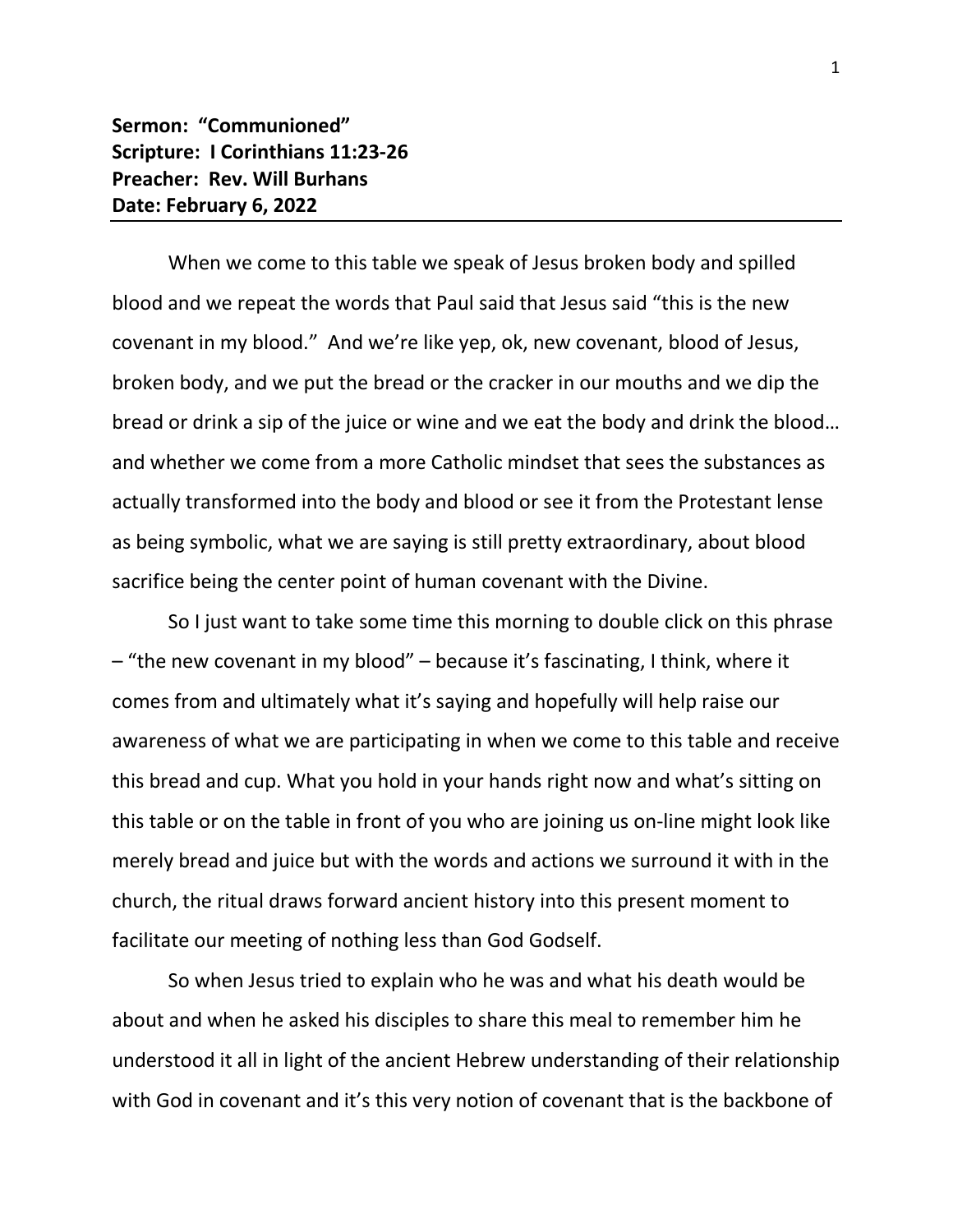the whole sacred cannon of scripture from beginning to end. IN fact another word for covenant is testament and so we as Christians name our Bible as being divided into stories and teachings and writings in the Old Covenant and then stories, teachings and writings in New Covenant. And in that chasm between the two stands Jesus and his cross.

Now I could talk you through that whole movement from Old to New Covenant but not nearly as succinctly and effectively as the Bible Project with Tim Mackie and Jon Collins does. This is a wonderful Bible Study resource on-line that Jonathan and I will be using in our retreat with the Confirmation youth next Saturday but I thought you would appreciate it as well. Though it's cartoon and illustration, it really is for all ages as they take big biblical themes and explain them succinctly and clearly. They in 5 minutes explain biblical covenant and actually the whole arc of the salvation history that will be clearer to you than anything I could lay out. They do come from a more evangelical tradition so I just ask you to excuse the exclusively male representation of God and see if their explanation of covenant is helpful…

Show "The Covenants" - <https://bibleproject.com/explore/video/covenants/>

And that is the story of the covenant partnership as it unfolds over the course of the Bible, where we are called to work alongside God to accomplish the goal of making it on earth as it is in heaven which is what we pray for every Sunday.

But one of the dynamics that we have to take into account when we think of our partnership or covenant with God, the Divine Creator of Universe, is the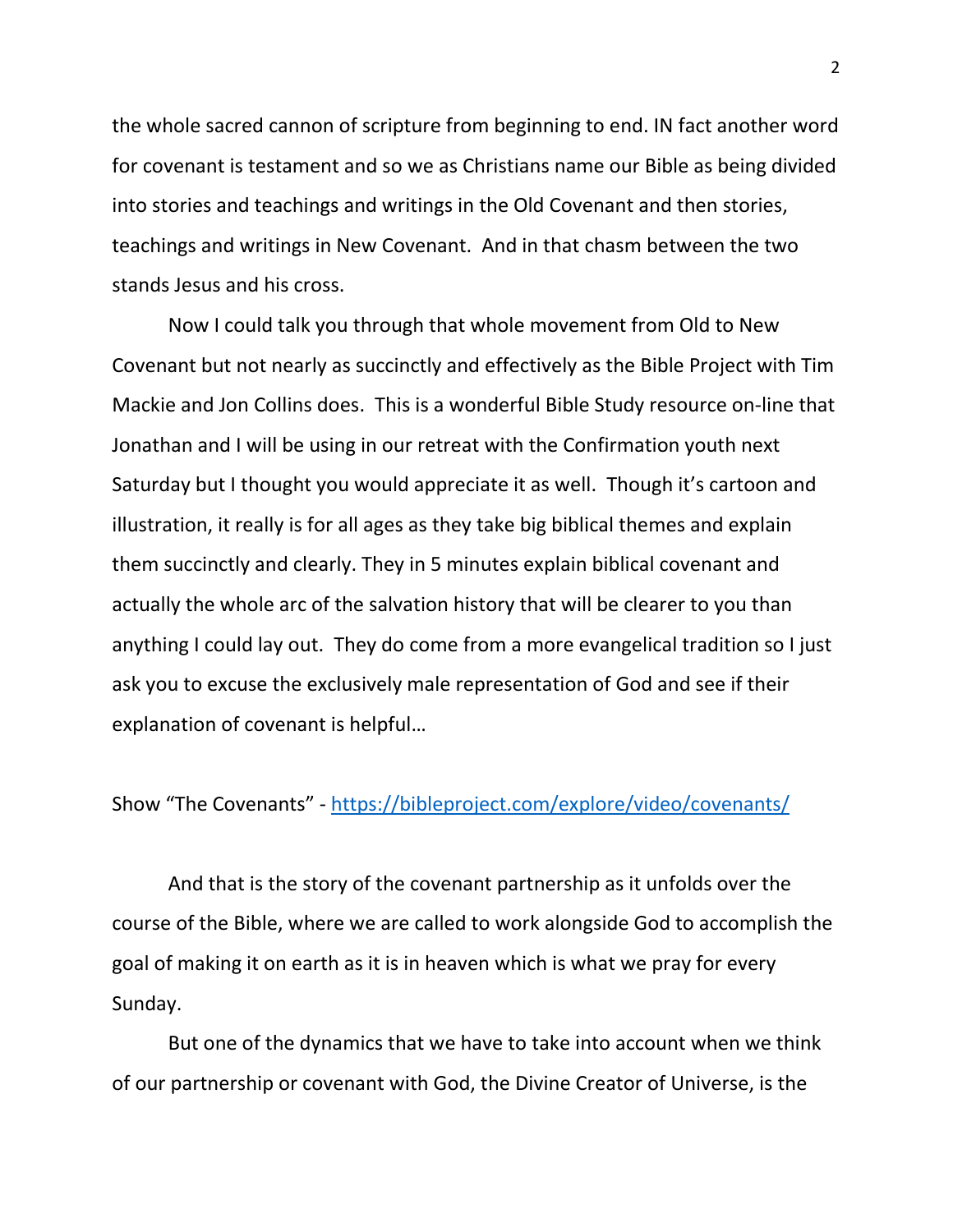perfect infinite completeness of God and the imperfect, finite, sinful, and incompleteness of us. How can we who are bound and limited, incomplete and lacking wholeness be realistically in a partnership with God, the Complete and Whole One? There has to be a bridging of that gap for covenant to work, so we don't just cower before God or high tail it in the other direction, so that God's glory doesn't simply overwhelm and pulverize our lack of it. The sun is the star by which we can see anything and everything on this earth and yet if we were to look directly into the sun without any technology of protection we would go blind.

Similarly, as the Hebrew people understood it there needed to be some technology, some processes, put in place so that they could relate to God such that God's glory would not simply turn them into an ash pile. So that's why they had the whole tabernacle and the temple system and the rites and rituals of the priests and the sacrifices of animals, the blood of whom would be substituted for their own blood when they sinned and fell short of God's glory, therefore bridging the chasm between God's infiniteness and our finiteness.

And as the Bible Project illustration explained, the Hebrew scriptures themselves say that in the covenantal relationship with God, they were continually breaking covenant and God continually having to forgive them and pick up the pieces of their relationship and carry on. And eventually it was believed that something dramatic and radical would have to happen for humanity to truly move towards heaven on earth and not just be in a spin cycle of failure and forgiveness. So in the writings of the New Testament, it is explained that Jesus offered a new covenant through his blood sacrifice, not a lamb's or a bull's, but as human being before God but also as God Godself before humanity so that through the cross and the resurrection and the Spirit of Jesus that resulted, this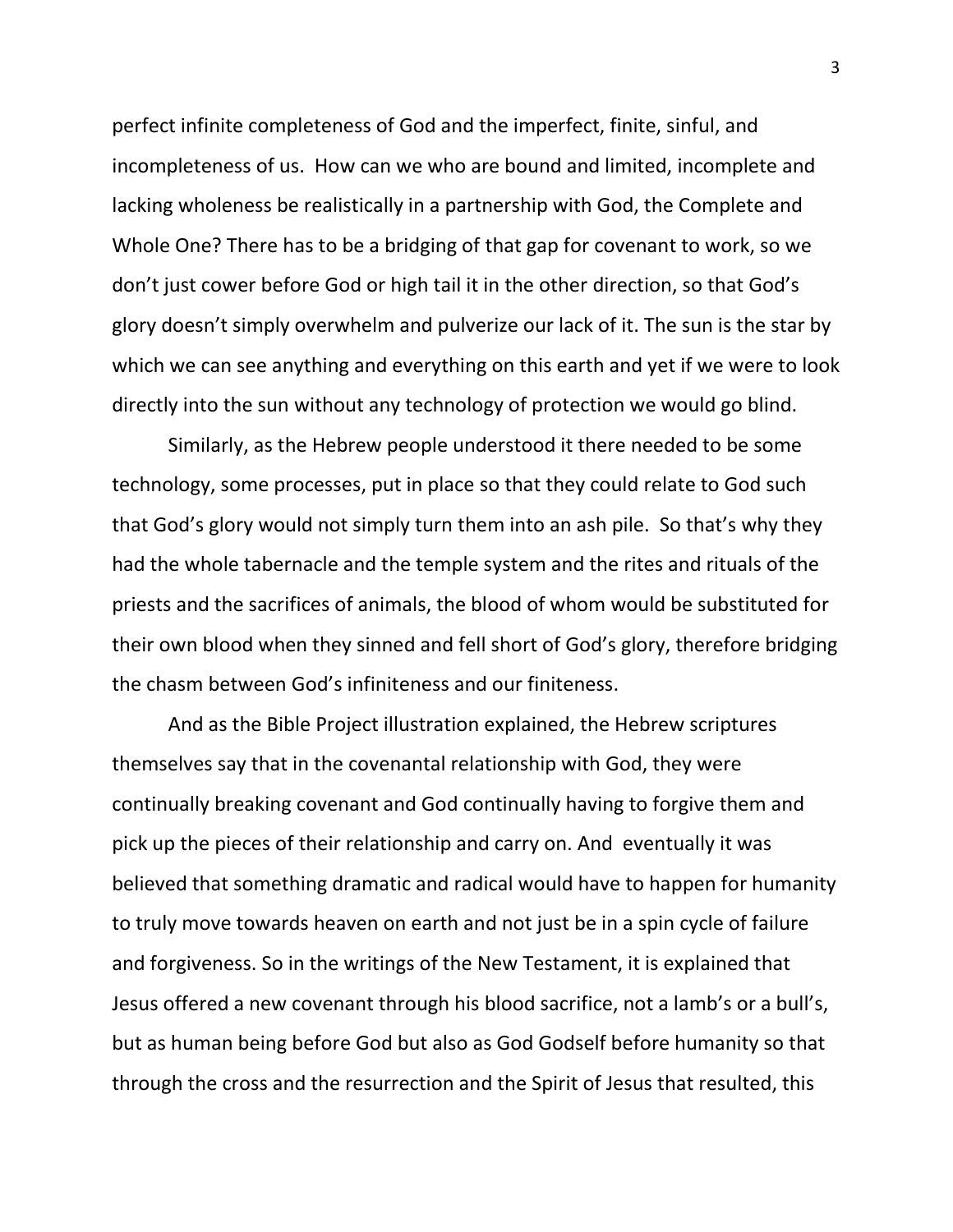chasm was forever forged between God and humanity, writing the promise on our hearts finally that God was our God and we God's people.

Ideally now with the Spirit of Christ dwelling within us and within our communities, we then manifest the goodness and truth and mercy of God to the world. With Christ's blood running through our hearts and out into our veins and with his body becoming a part of ours, since we are what we eat, the divine purposes for this world are fulfilled of justice and love and peace and community. But.... It's a process. We thought it might happen kind of instantaneously but it's working itself out over generations and generations and although there are always those who claim they know, the Bible itself says no one knows the day or the time when it will all finally be fulfilled.

In the meantime, though we remember the covenant, we enact the feast at the end of time here at this table, we try to align ourselves more and more fully to Jesus Christ and God's purposes for this world. We take the bread, we drink the fruit of the vine one more time and pray, not for salvation for ourselves, but for God's strength and wisdom and purposes for this world, for our neighbors and enemies alike, to be fulfilled through our lives. And we fail at that. We acknowledge our failure, receive God's forgiveness and pick ourselves back up through God's grace and work again to be faithful to the covenant God has invited us into and we do it together. Not individually and separately but together. Just as we pray OUR Father not MY father, we seek covenant faithfulness with God together so even if individually we are failing to uphold our part of the bargain we are part of a collective where someone else in that moment is doing it shiningly! And we celebrate that! And when we are feeling distant and separate from God and prayers are dying on our tongues we trust that someone else in our covenant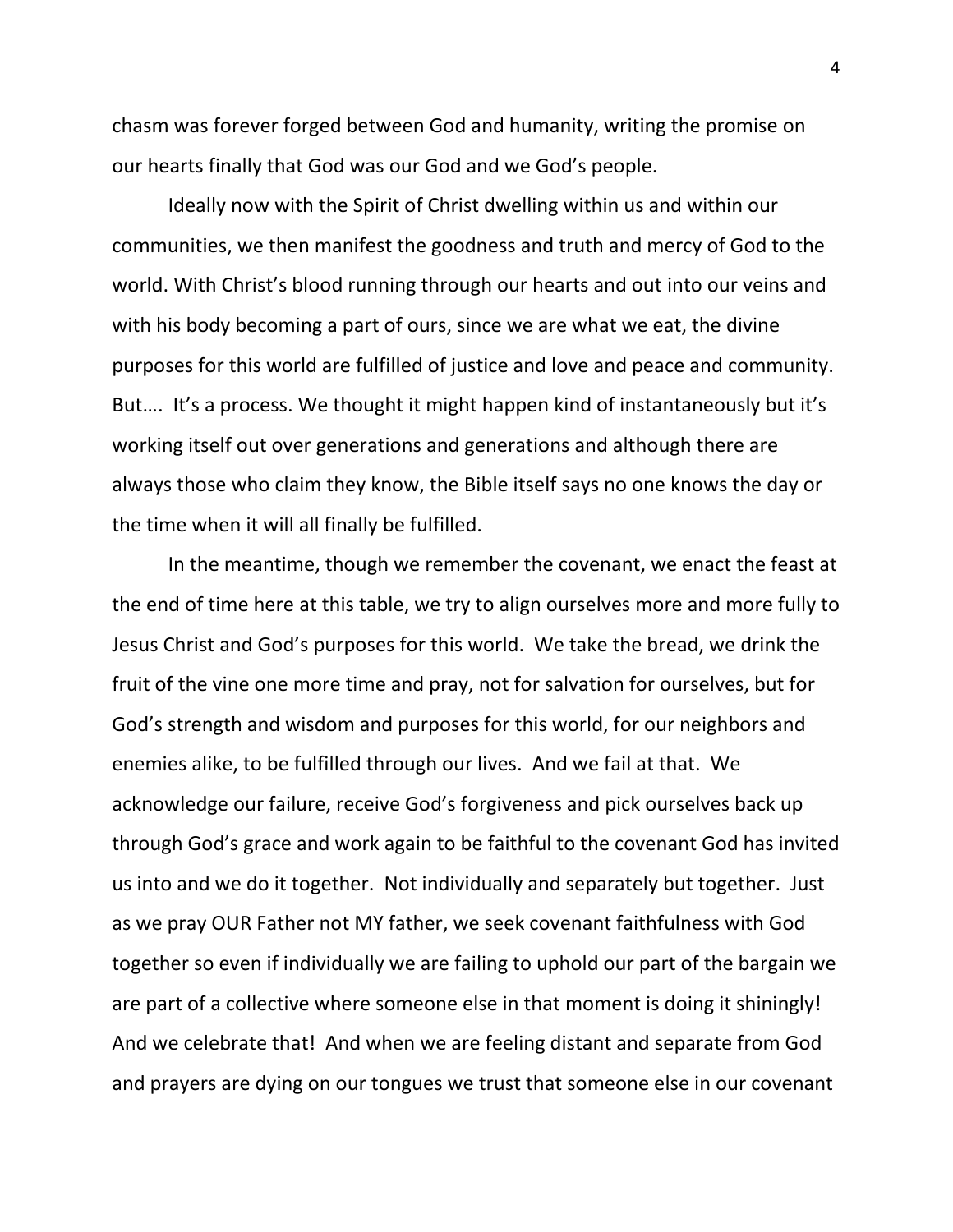community is praying with and for us. It is one loaf that we partake of… at least symbolically it is if not literally right now, we all eat of one loaf and as Christ lives in us and us in Christ so too does the I become US and the ME becomes WE in this act of comm-union where we are united with one another in covenant and then to God.

I becomes

you and me becomes

## we and God.

You see, that was the exact opposite of the movement in the story of the Garden of Eden. We and God at the eating of the fruit became Adam and Eve and in their separation from God even their "we" became separated into I's and me's and mine in conflict with one another and the movement back toward the fulfillment of all time is our conflicted I becomes again you and me which becomes we and God altogether. That's what's symbolized at this table. We invite you here individually but only in so far as your individuality becomes "communioned" with mine and ours together communion-ed with God. And our work in the world then is to take this communion-ed state and draw others into the covenant that we, out of the pure grace of Jesus have been invited into ourselves, not by any achievement of our own except that we have accepted God's grace and love and not rejected it, that's the only thing. And if we have rejected it for some reason cause we are in a tough place in our lives right now, we are a part of a collective where someone else is holding out the faith that we do not know right now. And that my friends is something of what communion is about…